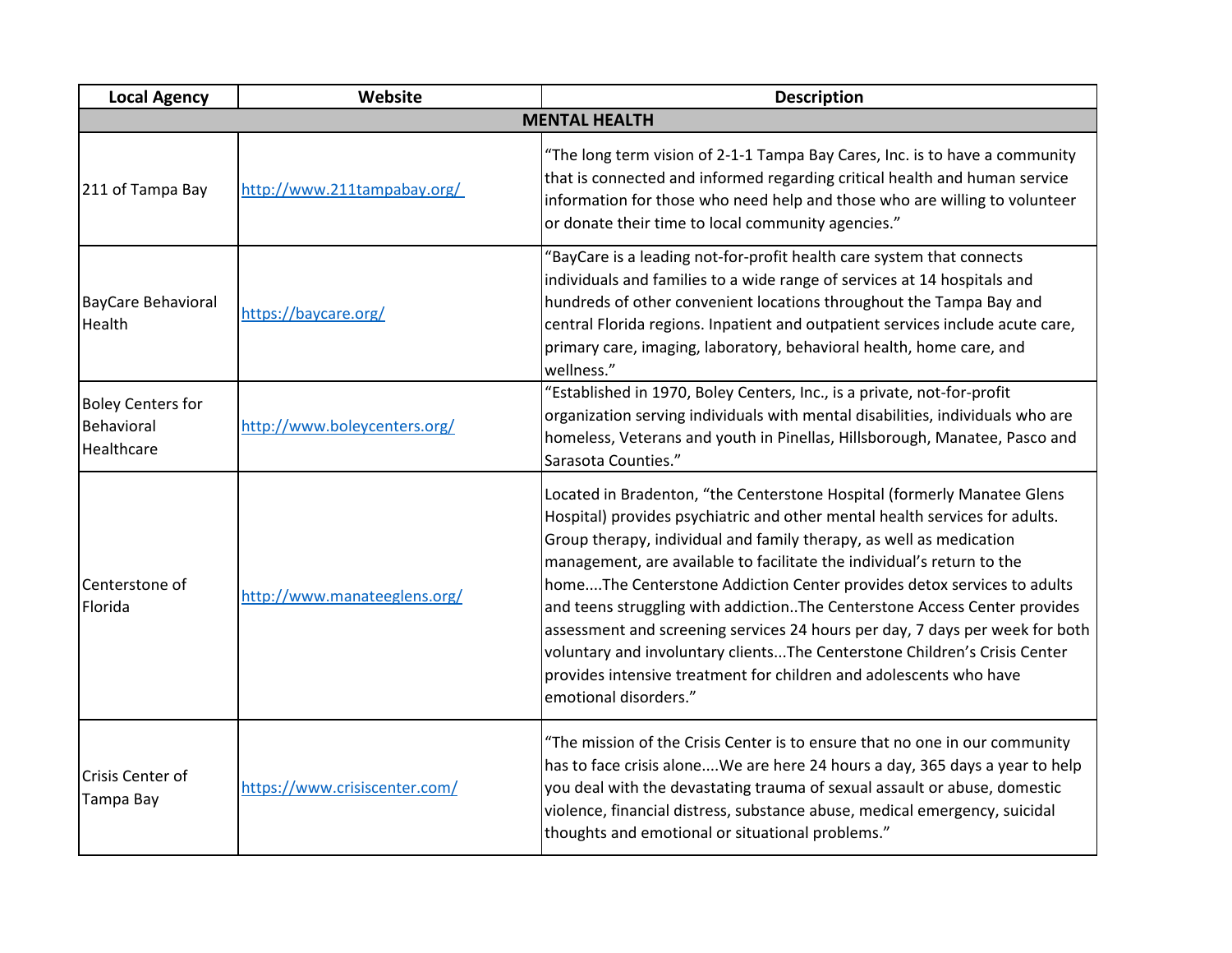| Directions for Living                            | http://www.directionsforliving.org/ | "Our mission is to be a welcoming and compassionate provider, advocate, and<br>partner to children, adults, and families in need of integrated healthcare,<br>social support, safety, and hope for the future."                                                                                                                                                                                                                                                            |
|--------------------------------------------------|-------------------------------------|----------------------------------------------------------------------------------------------------------------------------------------------------------------------------------------------------------------------------------------------------------------------------------------------------------------------------------------------------------------------------------------------------------------------------------------------------------------------------|
| <b>Fairwinds Treatment</b><br>Center             | www.fairwindstreatment.com          | "Fairwinds Treatment Center specializes in customized treatment for Eating<br>Disorders, Substance Abuse and Co-Occurring Mental Health Disorders."                                                                                                                                                                                                                                                                                                                        |
| First Step of Sarasota   http://www.fsos.org/    |                                     | "First Step of Sarasota is a non-profit provider of high quality, affordable<br>substance abuse treatment. First Step offers more than 20 programs including<br>detox, residential and outpatient."                                                                                                                                                                                                                                                                        |
| Gracepoint                                       | http://gracepointwellness.org/      | The mission of Gracepoint (formerly known as Mental Health Care) is<br>"Educating, advocating for and giving hope to all people touched by<br>behavioral health, substance abuse, and developmental challengesOne in<br>four Americans deals with mental illness at some time in our lives. Last year<br>alone, Gracepoint provided more than 270,000 encounters to people in<br>Hillsborough and eastern Pasco counties."                                                 |
| <b>Hospital Corporation</b><br>of American (HCA) | http://hcahealthcare.com/           | "HCA is committed to the care and improvement of human life and strives to<br>deliver high quality, cost effective healthcare in the communities we serve."<br>Local hospitals with a behavioral health/mental health component include:<br>Memorial Hospital of Tampa, Tampa Community Hospital, Largo Medical<br>Center, Medical Center of Trinity, and Brandon Regional Hospital. Services<br>may include inpatient, partial hospitalization, and intensive outpatient. |
| Northside Mental<br><b>Health Center</b>         | http://www.northsidebhc.org/        | "Our mission is to provide affordable, high quality behavioral health services<br>that promote prevention and support role recovery and resiliency for the<br>citizens of Hillsborough County in order to improve the quality of life and to<br>prevent or minimize the need for long term hospitalization."                                                                                                                                                               |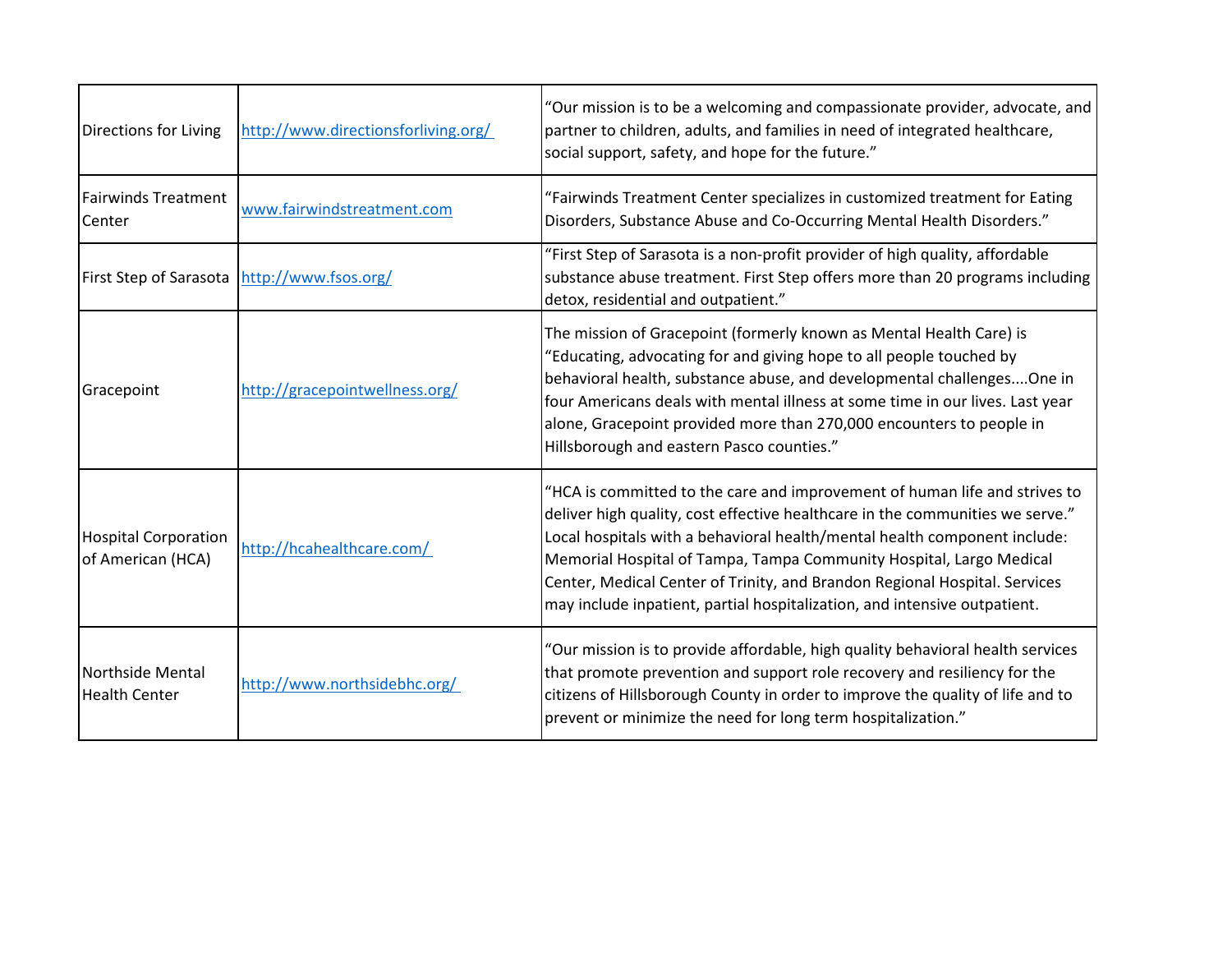| North Tampa<br><b>Behavioral Health</b>                                    | com/                         | "North Tampa Behavioral Health is a new private inpatient psychiatric and<br>substance abuse treatment facility, catering to the needs of the Tampa area<br>community. North Tampa Behavioral Health offers both inpatient and<br>http://www.northtampabehavioralhealth. outpatient psychiatric and co-occurring treatment, including a Partial Hospital<br>Program and an Intensive Outpatient Program to adults and seniors, age 18<br>and upWe address a broad range of behavioral issues that include:<br>Depression, substance abuse, anxiety disorders, bipolar disorder, post-<br>traumatic stress disorder, psychosis, and dual diagnosis." |
|----------------------------------------------------------------------------|------------------------------|-----------------------------------------------------------------------------------------------------------------------------------------------------------------------------------------------------------------------------------------------------------------------------------------------------------------------------------------------------------------------------------------------------------------------------------------------------------------------------------------------------------------------------------------------------------------------------------------------------------------------------------------------------|
| Peace River Center                                                         | http://peacerivercenter.org/ | With locations in Bartow, Lakeland, Sebring, and Wauchula, "Peace River<br>Center is a private, not-for-profit, community mental health organization<br>providing behavioral health and substance abuse treatment, crisis services, as<br>well as domestic and sexual violence services to the communities of Polk,<br>Highlands, and Hardee Counties in Florida."                                                                                                                                                                                                                                                                                  |
| Personal Enrichment<br>through Mental<br><b>Health Services</b><br>(PEMHS) | http://pemhs.org/            | "PEMHS is a private, non-profit behavioral health care organization located in<br>Pinellas County, Florida. Programs include a 24-hour suicide hotline,<br>emergency screening and crisis intervention services, inpatient services for<br>adults and children, residential services for children and community based<br>programs."                                                                                                                                                                                                                                                                                                                 |
| Pasco County<br>Sheriff's Office                                           | http://pascosheriff.com/     | Consider positions such as Child Protection Investigator or Victim's Advocate.                                                                                                                                                                                                                                                                                                                                                                                                                                                                                                                                                                      |
| Personal Enrichment<br>through Mental<br><b>Health Services</b><br>(PEMHS) | http://pemhs.org/            | "PEMHS is a private, non-profit behavioral health care organization located in<br>Pinellas County, Florida. Programs include a 24-hour suicide hotline,<br>emergency screening and crisis intervention services, inpatient services for<br>adults and children, residential services for children and community based<br>programs."                                                                                                                                                                                                                                                                                                                 |
| <b>Rogers Memorial</b><br>Hospital-Tampa Bay                               | a-fl                         | "We are committed to helping people with OCD and other anxiety disorders<br>https://rogershospital.org/locations/tamp gain access to quality treatment. At our Rogers Behavioral Health-Tampa Bay<br>location, you have local access to one of the most comprehensive OCD<br>programs in the world."                                                                                                                                                                                                                                                                                                                                                |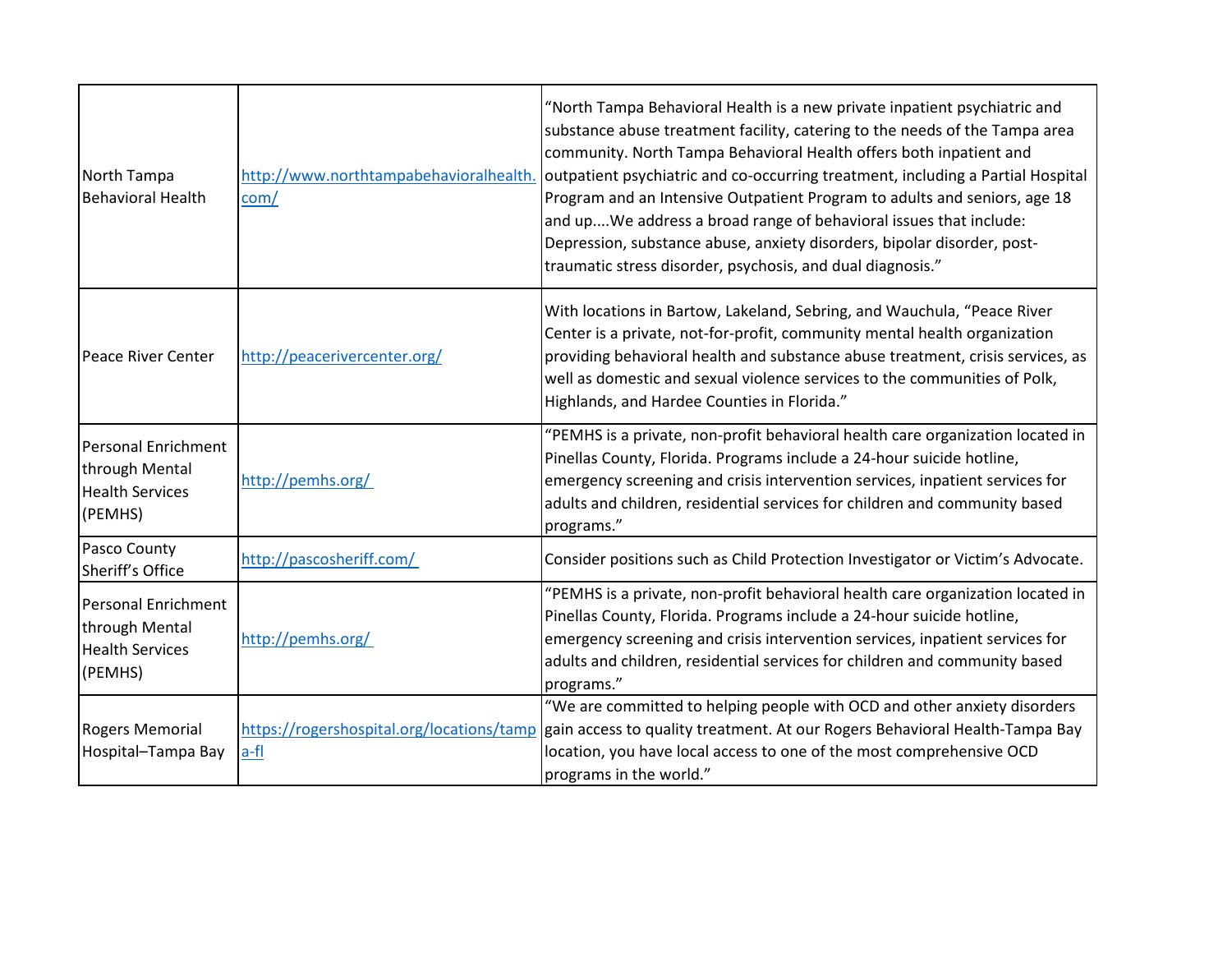| <b>Rothman Center for</b><br>Neuropsychiatry                         | http://health.usf.edu/medicine/pediatrics<br>/rothman/index.htm | "The Rothman Center offers an integrated practice of clinical care for<br>individuals with obsessive-compulsive disorder (OCD), autism spectrum<br>disorders, tic disorders, PANDAS, trichotillomania, learning disorders, and<br>body dysmorphic disorder that is all-encompassing and multi-disciplinary,<br>from diagnosis and evidence-based treatment to education, research and<br>outreach."                                                                                                                                                                                                                               |  |
|----------------------------------------------------------------------|-----------------------------------------------------------------|-----------------------------------------------------------------------------------------------------------------------------------------------------------------------------------------------------------------------------------------------------------------------------------------------------------------------------------------------------------------------------------------------------------------------------------------------------------------------------------------------------------------------------------------------------------------------------------------------------------------------------------|--|
| <b>Suncoast Center</b>                                               | http://www.suncoastcenter.com/                                  | "Suncoast Center, Inc. is a 501(c) nonprofit organization serving the residents<br>of Pinellas County. For over 70 years, Suncoast Center, Inc. has been providing<br>a comprehensive range of evidence-based programs that address behavioral<br>health, substance abuse and family stability. Our services include: Child &<br>Family Services, Family & Individual Counseling, Substance Abuse Services,<br>Trauma Services, Mental & Behavioral Health Services, Sexual Assault Exams,<br>Rape Crisis Center Forensic Outreach Self-Sufficiency Services."                                                                    |  |
| <b>Westcare of Florida</b>                                           | https://westcare.com/                                           | "WestCare, a family of tax-exempt nonprofit organizations, provides a wide<br>spectrum of health and human services in both residential and outpatient<br>environments. Our services include substance abuse and addiction treatment,<br>homeless and runaway shelters, domestic violence treatment and prevention,<br>and mental health programs. These services are available to adults, children,<br>adolescents, and families; we specialize in helping people traditionally<br>considered difficult to treat, such as those who are indigent, have multiple<br>disorders, or are involved with the criminal justice system." |  |
|                                                                      | <b>SUBSTANCE ABUSE, ALCOHOL ABUSE</b>                           |                                                                                                                                                                                                                                                                                                                                                                                                                                                                                                                                                                                                                                   |  |
| Agency for<br>Community<br><b>Treatment Services</b><br>(ACTS)       | http://www.actsfl.org/                                          | "Our goal is to provide the most cost effective substance abuse and mental<br>health treatment with the highest level of care."                                                                                                                                                                                                                                                                                                                                                                                                                                                                                                   |  |
| Drug Abuse<br>Comprehensive<br><b>Coordinating Office</b><br>(DACCO) | http://www.dacco.org/                                           | "DACCO provides assessment and treatment services for "substance use<br>disorders and any co-occurring mental health symptoms in men, women<br>(including pregnant women) and youth."                                                                                                                                                                                                                                                                                                                                                                                                                                             |  |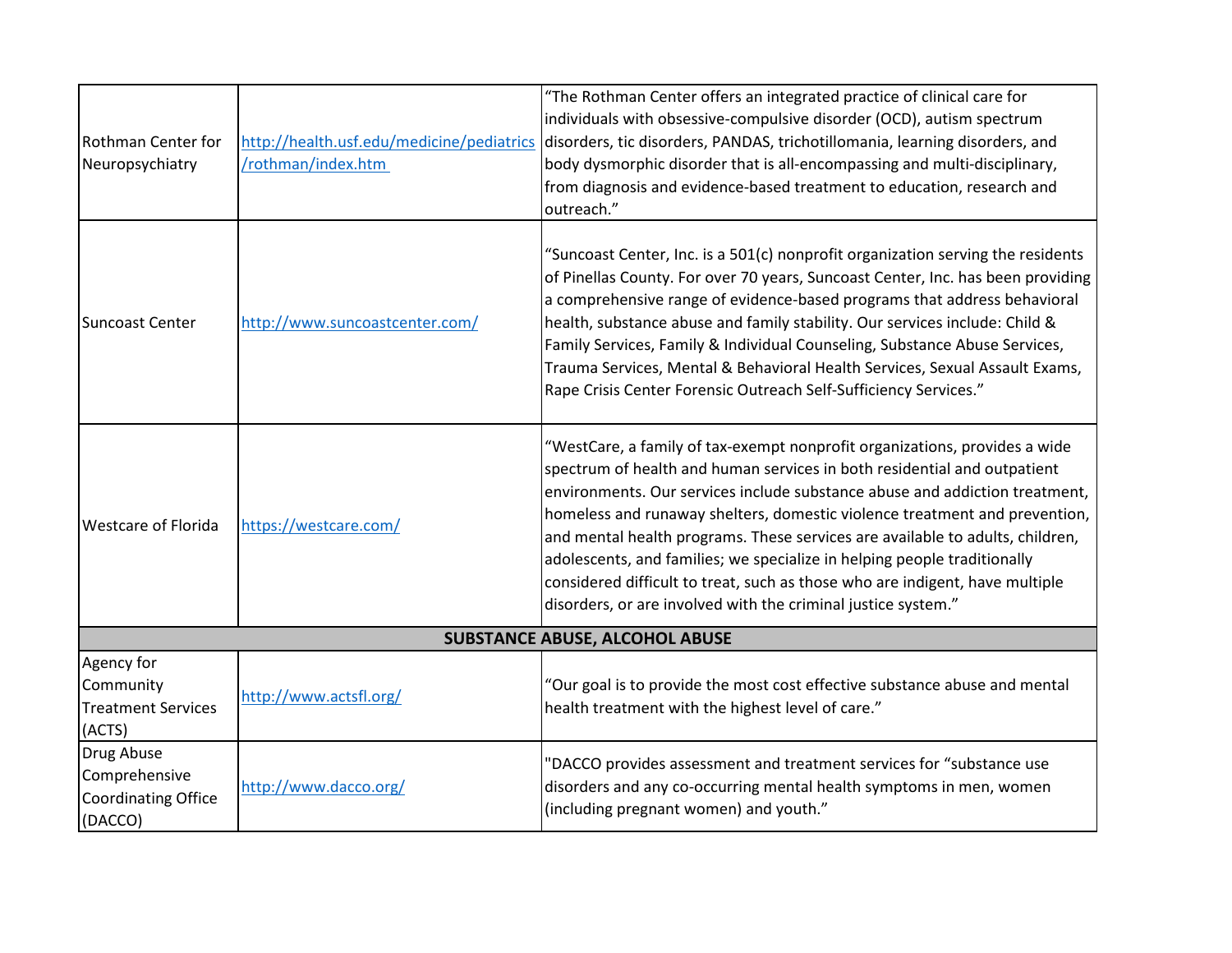| <b>Healthcare</b><br>Connection of<br>Tampa: Florida Drug<br>and Alcohol Rehab | http://www.hccoftampa.com/                            | "We offer inpatient recovery programs geared specifically to attorneys,<br>physicians, healthcare professionals, women, and young adults."                                                                                                                                                                                                               |
|--------------------------------------------------------------------------------|-------------------------------------------------------|----------------------------------------------------------------------------------------------------------------------------------------------------------------------------------------------------------------------------------------------------------------------------------------------------------------------------------------------------------|
| <b>Operation PAR</b>                                                           | http://www.choosehelp.com/                            | "A large and varied non profit addiction services provider. Offering residential<br>rehab and transitional housing to men, women, pregnant women, women<br>with children and teens."                                                                                                                                                                     |
| Salvation Army,<br>Florida (St.<br>Petersburg)-Adult<br>Services               | http://www.salvationarmyflorida.org/stpe<br>tersburg/ | "The Adult Rehabilitation Center (ARC) is a six-month residential substance<br>abuse program, which houses up to 104 mostly indigent men at no cost to<br>them."                                                                                                                                                                                         |
| Turning Point of<br>Tampa                                                      | http://tpoftampa.com/                                 | "At Turning Point of Tampa, we provide treatment services to those who<br>suffer from chemical dependency, eating disorders, and dual-diagnosis<br>issues."                                                                                                                                                                                              |
|                                                                                |                                                       | ABUSED CHILDREN, CHILDREN IN FOSTER CARE                                                                                                                                                                                                                                                                                                                 |
| A Kid's Place                                                                  | http://www.akidsplacetb.org/                          | "A Kid's Place is a unique non-profit organization in Tampa providing foster<br>care and a loving home for abused, neglected, or abandoned children."                                                                                                                                                                                                    |
| <b>Brookwood Florida</b>                                                       | http://www.brookwoodflorida.org/                      | "Located in St. Petersburg, Brookwood Florida provides a home for girls,<br>diverted by abuse, neglect or family dysfunction, in which they learn to be self-<br>sufficient and successful. With our unique four-part program the girls develop<br>the skills, self-identity, and maturity needed to return to their families or live<br>independently." |
| Champions for<br>Children                                                      | http://cfctb.org/                                     | "Since 1977, Champions for Children builds stronger families in the Tampa Bay<br>region through its child abuse prevention and family education programs."                                                                                                                                                                                               |
| Children's Home                                                                | https://www.childrenshome.org/                        | "The Children's Home strengthens communities through programs that<br>support, serve and protect children and their families."                                                                                                                                                                                                                           |
| Children's Home<br>Society of Florida<br>(including Joshua<br>House)           | http://www.chsfl.org/Home                             | "Our dream: To break the generational cycle of child abuse in more families.<br>To protect children from harm. To heal children who've been hurt. To create<br>strong, stable families. To help children grow up safe, healthy and prepared<br>for life."                                                                                                |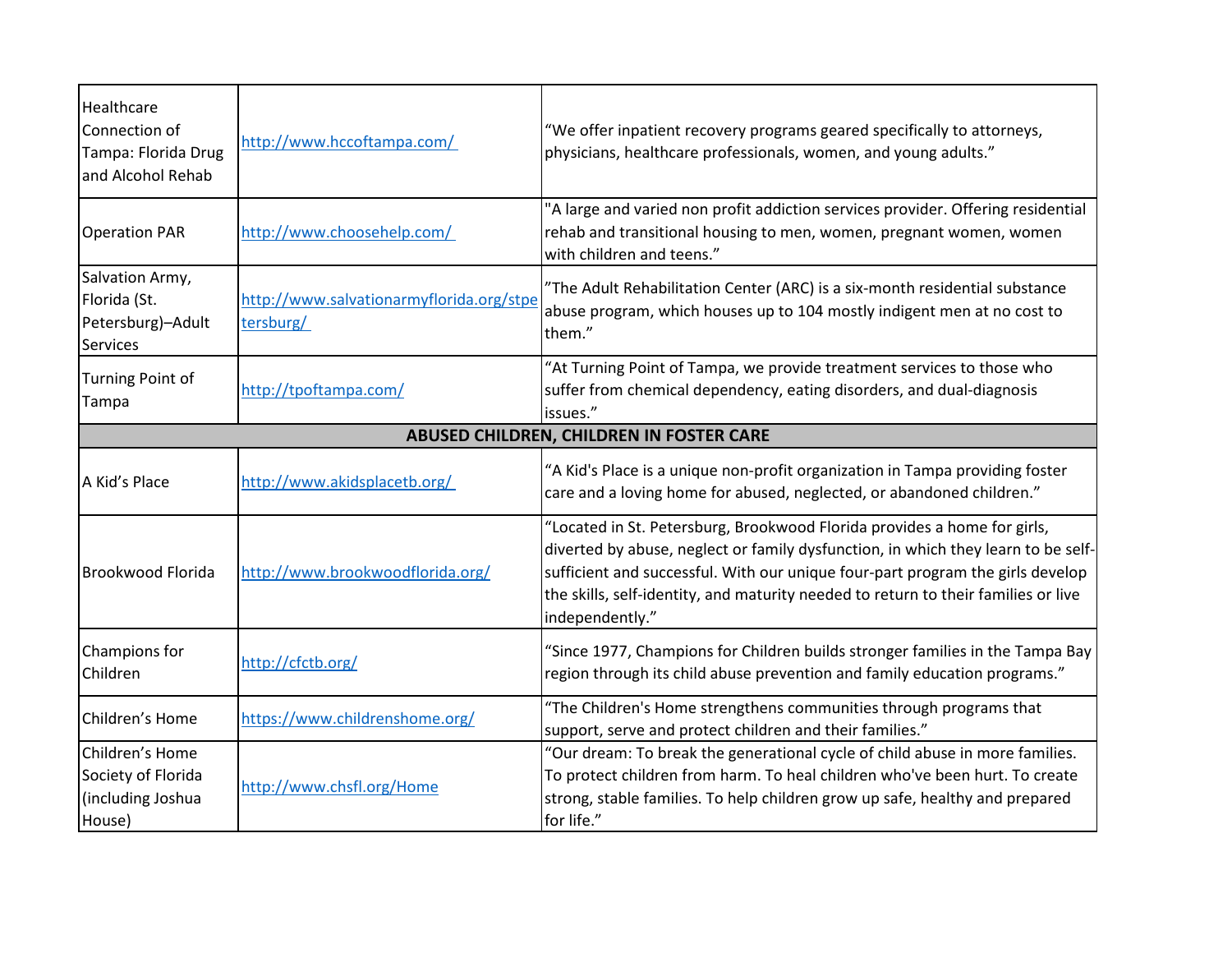| <b>Everyday Blessings</b>                                   | http://www.everydayblessingsinc.org/ | "Everyday Blessings, Inc. cares for up to 28 children in Thonotosassa and up to<br>12 children at our Sarasota location while they await permanent placement.<br>The children in our program range in age from newborn through 17 years old.<br>They come from all economic backgrounds and ethnic groups and have been<br>removed from their previous home due to abuse, neglect or abandonment."                  |
|-------------------------------------------------------------|--------------------------------------|---------------------------------------------------------------------------------------------------------------------------------------------------------------------------------------------------------------------------------------------------------------------------------------------------------------------------------------------------------------------------------------------------------------------|
| Florida Baptist<br>Children's Homes                         | http://www.fbchomes.org/             | "Last year, we had the privilege of serving more than 74,000 children through<br>our campuses, foster care services, adoption services, Caring Families,<br>emergency care, compassion ministries and more."                                                                                                                                                                                                        |
| Guardian ad Litem                                           | http://www.galtampa.org/             | "Guardians ad Litem (GALs) are volunteers, who are appointed by the Court to<br>advocate – speak up – for the best interest of a child who has been abused,<br>neglected, or abandoned. The majority of these children have been removed<br>from their homes and placed with relatives or foster parents."                                                                                                          |
| Joshua House                                                | http://www.friendsofjoshuahouse.org/ | "Joshua House is a safe haven for these abused, abandoned, and neglected<br>children, offering a therapeutic residential group care program that provides a<br>protected, nurturing, family-like environment for children six - seventeen.<br>These children have been removed from their homes due to crisis and many<br>have been through multiple foster homes."                                                 |
| Miracles Outreach<br>Community<br><b>Development Center</b> | http://miraclesoutreach.org/         | Miracles Outreach is a non-profit organization dedicated to "Giving Hope and<br>a Home to Children who have been Homeless, Abused and Victims of Human<br>Trafficking in Florida."                                                                                                                                                                                                                                  |
| <b>Redefining Refuge</b>                                    | http://www.redefiningrefuge.org/     | "We provide a specialized means of care to minors who are victims of sex<br>trafficking. While minor victims of sex trafficking are frequently recognized as<br>children who have been victims of sexual abuse, it is imperative to note that<br>their level of abuse and trauma is so severe, and thus requires a specialized<br>means of care, which we provide by means of a Residential Safe House<br>Program." |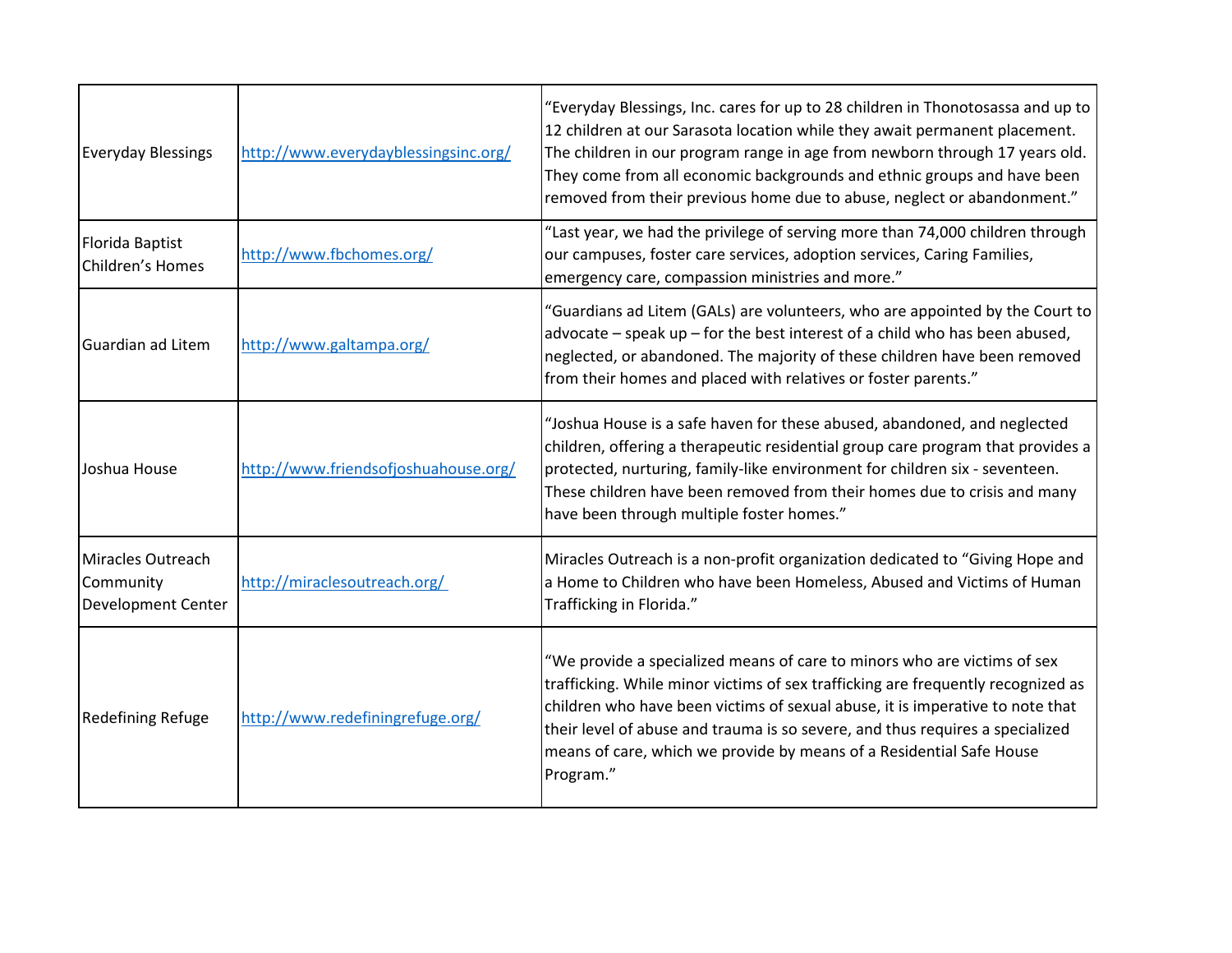| Salvation Army,<br>Florida (St.<br>Petersburg)-Children' tersburg/<br>s Services | http://www.salvationarmyflorida.org/stpe                  | Sallie House "is designed to be a safe haven for children ages birth to<br>seventeen years who have been removed from their home because of abuse,<br>neglect, abandonment or any situation that causes the home to be unsafe for<br>the child." Children's Village "is designed to provide stable, long-term<br>placement for large, hard-to-place sibling groups who have been removed<br>from their families and not reunited because the risk of neglect or abuse is too<br>great. |
|----------------------------------------------------------------------------------|-----------------------------------------------------------|----------------------------------------------------------------------------------------------------------------------------------------------------------------------------------------------------------------------------------------------------------------------------------------------------------------------------------------------------------------------------------------------------------------------------------------------------------------------------------------|
|                                                                                  |                                                           | <b>CHILDREN AND FAMILIES</b>                                                                                                                                                                                                                                                                                                                                                                                                                                                           |
| Arnett House:<br><b>Emergency Youth</b><br>Shelter and Family<br>Counseling      | http://arnettehouse.org/                                  | "We offer emergency shelter services, individual and group counseling, crisis<br>intervention, and referrals to youth and families in the Ocala area."                                                                                                                                                                                                                                                                                                                                 |
| <b>Big Brothers Big</b><br><b>Sisters of Tampa Bay</b>                           | http://www.bbbsfl.org/                                    | "Our mission is to provide children facing adversity with strong and enduring,<br>professionally supported one-to-one relationships that change their lives for<br>the better, forever."                                                                                                                                                                                                                                                                                               |
| Catholic Charities of<br>St. Petersburg                                          | http://www.ccdosp.org/                                    | "As a member of Church, Catholic Charities offers hope by helping those in<br>need and unites with others in service."                                                                                                                                                                                                                                                                                                                                                                 |
| Frameworks of<br>Tampa Bay, Inc.                                                 | http://myframeworks.org/                                  | "Mission: to teach youth to manage their emotions, develop healthy<br>relationships, and make good decisions for academic, career, and personal<br>success."                                                                                                                                                                                                                                                                                                                           |
| G3: Life Applications,<br>Inc.                                                   | http://g3lifeapps.org/about-us/                           | "The mission of G3 is "to use athletics and incentive based programs to<br>positively impact youth and young adults holistically by transitioning their<br>thinking to capitalize on their potential through exposure, education, and<br>inspiration."                                                                                                                                                                                                                                 |
| Goodwill Industries -<br>Suncoast                                                | http://goodwill-suncoast.org/                             | "The mission of Goodwill-Suncoast is to help people achieve their full<br>potential through the dignity and power of work. This mission is accomplished<br>through employment services, training programs and affordable housing."                                                                                                                                                                                                                                                     |
| <b>Gulf Coast Jewish</b><br>Family and<br><b>Community Services</b>              | http://gulfcoastjewishfamilyandcommunit<br>yservices.org/ | "For more than 50 years, Gulf Coast Jewish Family & Community Services has<br>been providing essential services to our community's most needy and<br>vulnerable populations." Services include residential treatment programs,<br>adult foster program, elder ed program, counseling centers, and supported<br>housing."                                                                                                                                                               |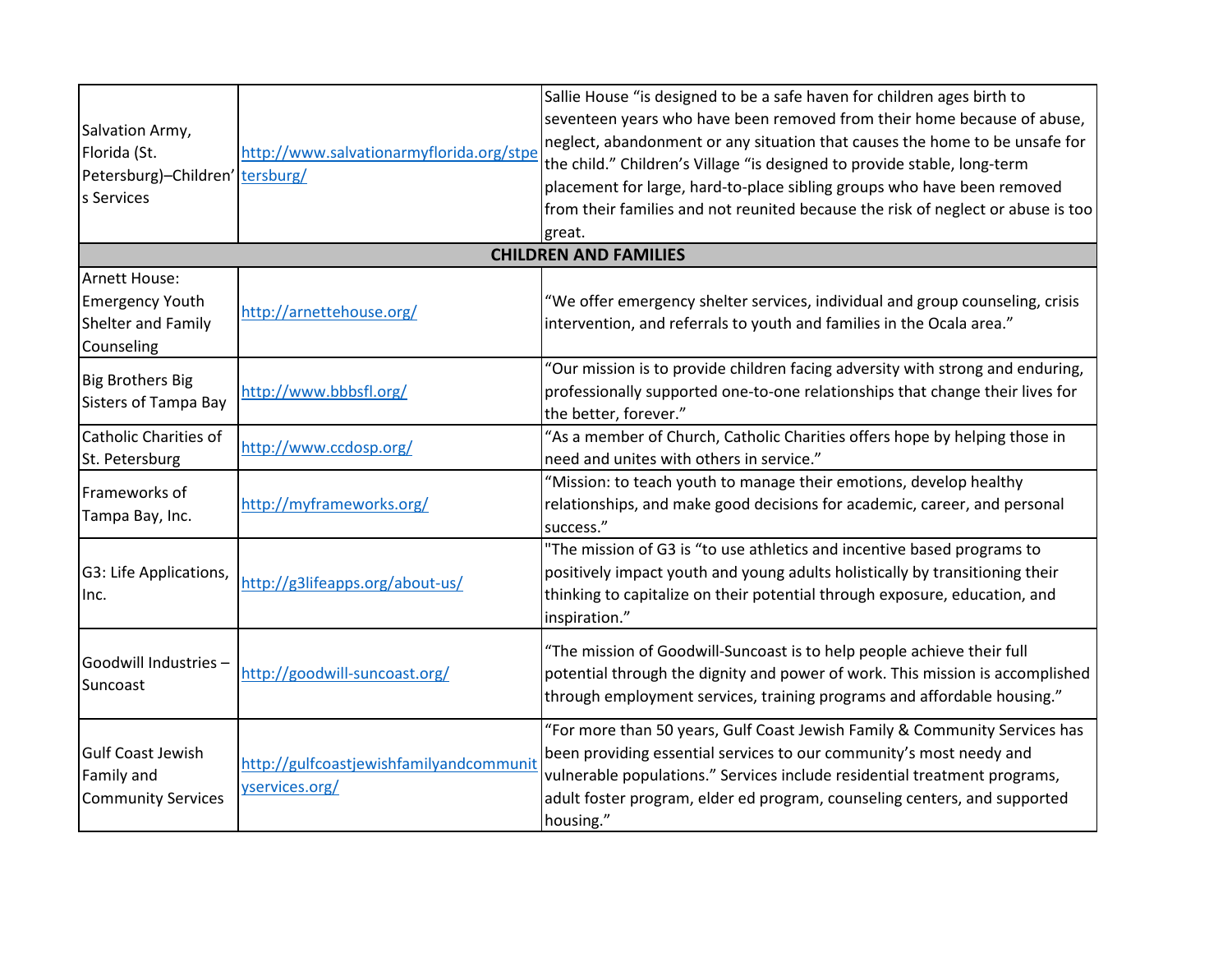| Lealman and Asian<br>Center                               | Neighborhood Family http://www.lanfc.org/  | Located in Pinellas County, they provide "services and support to meet the<br>needs of children and families in the Lealman and Asian communities."<br>Services include family support specialists, computer classes, ESOL, food<br>pantry, translation services (for Vietnamese, Cantonese Chinese, Hmong,<br>Laotion, and Thai), resume and job searches, after-school programs, and<br>summer programs for children."                                                                                                                                                                                                              |
|-----------------------------------------------------------|--------------------------------------------|---------------------------------------------------------------------------------------------------------------------------------------------------------------------------------------------------------------------------------------------------------------------------------------------------------------------------------------------------------------------------------------------------------------------------------------------------------------------------------------------------------------------------------------------------------------------------------------------------------------------------------------|
| Manatee Children's<br><b>Services</b>                     | http://manateechildrensservices.com/       | Located in Bradenton, Manatee Children's Services "provides two types of<br>programs: prevention and intervention. Prevention programs include: in-<br>home, individualized parenting educational services, group parenting classes,<br>kinship support services, self-esteem programs, court school, personal safety<br>programs and sexual violence prevention programs. Intervention programs<br>include: emergency shelter, residential group care and activities inherent in<br>investigations of allegations of physical and sexual child abuse. MCS also<br>provides trauma focused counseling to victims and their families." |
| Posimoto                                                  | http://www.posimoto-<br>changingfaces.com/ | "Since 2012, our 501(c)3 nonprofit Posimoto has connected disadvantaged<br>youth to successful college students, role models, & staff who aspire to make<br>a difference in kids lives. Through weekly after-school activities at Posimoto,<br>mentors show kids the importance of trying harder in school, knowing core<br>values that can lead to success, and helping them understand higher<br>education opportunities."                                                                                                                                                                                                          |
| Ronald McDonald<br><b>House Charities of</b><br>Tampa Bay | http://www.rmhctampabay.com/               | "The mission of Ronald McDonald House Charities (RMHC) is to create, find<br>and support programs that directly improve the health and well-being of<br>childrenRonald McDonald House of Tampa Bay provides a "home-away-<br>from-home" for families with children receiving medical treatment in bay area<br>hospitals. Ronald McDonald House of Tampa Bay is comprised of four Houses,<br>three in St. Petersburg and one in Tampa."                                                                                                                                                                                                |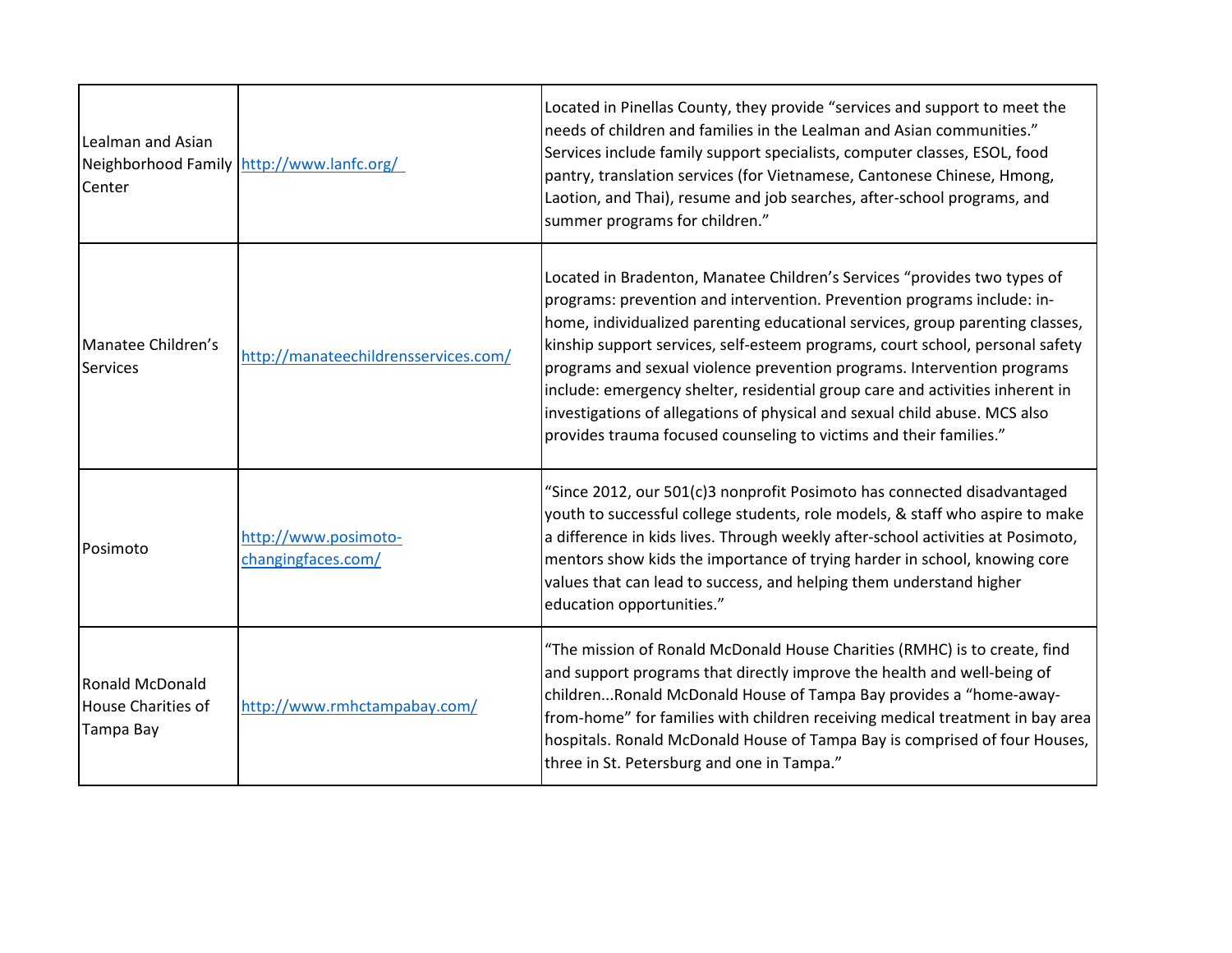| Tampa Bay Academy<br>of Hope                            | http://www.tampahope.org/                             | "Tampa Bay Academy of Hope provides invaluable services to the community<br>through our various programs and initiatives all designed to serve our youth<br>and their families. Services include: Mentoring to youth throughout<br>Hillsborough County, case management services, parenting and advocacy<br>classes, credit repair services, and tutoring services."                                                                                                                                                                       |
|---------------------------------------------------------|-------------------------------------------------------|--------------------------------------------------------------------------------------------------------------------------------------------------------------------------------------------------------------------------------------------------------------------------------------------------------------------------------------------------------------------------------------------------------------------------------------------------------------------------------------------------------------------------------------------|
|                                                         | United Way Suncoast http://www.unitedwaysuncoast.org/ | "Mission: To provide leadership that improves lives and creates lasting<br>community change by mobilizing the caring people of our communities to<br>give, advocate, and volunteer." They have a wide range of services including<br>"education, income, health, disaster services, neighborhood programs, and<br>support services for homeless families."                                                                                                                                                                                 |
| <b>YMCA</b>                                             | http://www.tampaymca.org/                             | "Each year we help more than 160,000 youth, adults, and seniors improve<br>their health, learn new skills, and have funPrograms include youth<br>development, teen programs, youth sports, and community programs."                                                                                                                                                                                                                                                                                                                        |
|                                                         |                                                       | <b>GOVERNMENT AGENCIES</b>                                                                                                                                                                                                                                                                                                                                                                                                                                                                                                                 |
| Florida Department<br>of Children and<br>Families (DCF) | http://www.myflfamilies.com/                          | "The Department of Children & Families has several programs that can help<br>Florida families: Abuse Hotline, ACCESS Florida, Adoption, Adult Protective<br>Services, Background Screening, Child Care, Child Welfare, Children's Legal<br>Services, Community-Based Care, Deaf and Hard-of-Hearing, Domestic<br>Violence, Foster Care, Homelessness, Human Trafficking, Independent Living<br>Services, Interstate Compact for the Placement of Children, Mental Health,<br>Public Benefits Integrity, Refugee Services, Substance Abuse" |
| Florida Department<br>of Health                         | http://www.floridahealth.gov/                         | Programs and services include "Adolescents and young adults; Infant, child<br>and adolescent health; Community health; County health departments;<br>Emergency preparedness and response; Immunization; Men's health; Minority<br>health; Office of compassionate use; People with disabilities; Prevention;<br>Public health laboratories; Safe kids Florida; WIC; Women's health."                                                                                                                                                       |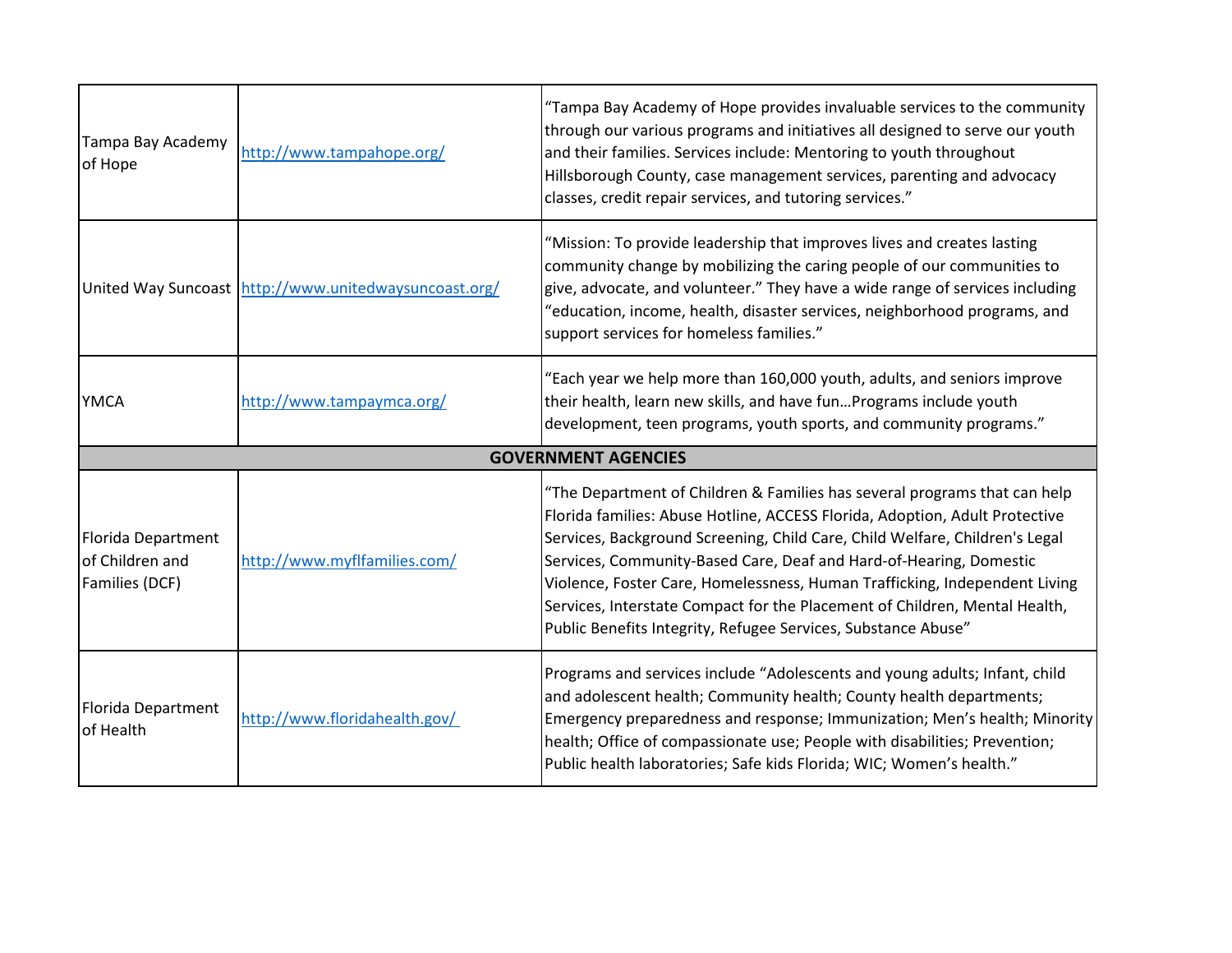| Florida Division of<br>Vocational<br>Rehabilitation                                                  | http://www.rehabworks.org/                                                                                                         | "Vocational Rehabilitation (VR) is a federal-state program that helps people<br>who have physical or mental disabilities get or keep a job. VR is committed to<br>helping people with disabilities find meaningful careers."                                                                                                             |
|------------------------------------------------------------------------------------------------------|------------------------------------------------------------------------------------------------------------------------------------|------------------------------------------------------------------------------------------------------------------------------------------------------------------------------------------------------------------------------------------------------------------------------------------------------------------------------------------|
| <b>Hillsborough County</b><br>Children in Need of<br>Services/Families in<br><b>Need of Services</b> | $aspx?NID=1046$                                                                                                                    | "Children in Need of Services (CINS) / Families in Need of Services Program<br>http://www.hillsboroughcounty.org/index (FINS): The goal of both the residential and nonresidential CINS / FINS Program<br>is to reduce juvenile crime, while assisting, supporting, and strengthening the<br>youth and families in Hillsborough County." |
| <b>Hillsborough County</b><br>Children's Services                                                    | http://www.hillsboroughcounty.org/index<br>.aspx?nid=282                                                                           | "Children Services has served Hillsborough County residents for more than 40<br>years. The program provides both residential and outpatient services for<br>youth."                                                                                                                                                                      |
| Pinellas County<br>Department of Health<br>and Human Services                                        | http://www.pinellascounty.org/volserv/d<br>efault.htm                                                                              | Extensive volunteer opportunities throughout Pinellas County.                                                                                                                                                                                                                                                                            |
|                                                                                                      |                                                                                                                                    | <b>GLOBAL ISSUES, REFUGEE RESETTLEMENT</b>                                                                                                                                                                                                                                                                                               |
| Florida Center for<br>Survivors of Torture                                                           | http://gulfcoastjewishfamilyandcommunit<br>yservices.org/refugee/refugee-<br>programs/florida-center-for-survivors-of-<br>torture/ | "The Florida Center for Survivors of Torture (FCST) serves survivors of political<br>and state-sponsored torture living in Tampa Bay and Miami-Dade through an<br>intensive case management and strength-based, client-centered model."                                                                                                  |
| <b>Lutheran Services</b><br>Florida                                                                  | http://lsfnet.org/Pages/LSF_Master.aspx                                                                                            | "There are many programs offered through Lutheran Services Florida,<br>including Refugee Resettlement, Children and Family Services, and Substance<br>Abuse and Mental Health."                                                                                                                                                          |
| <b>WOMEN</b>                                                                                         |                                                                                                                                    |                                                                                                                                                                                                                                                                                                                                          |
| Alpha House                                                                                          | http://www.alphahouseoftampa.org/                                                                                                  | "Alpha House of Tampa offers homeless pregnant women and mothers with<br>young children safe housing and the tools they need to become self-sufficient<br>and effective responsible parents."                                                                                                                                            |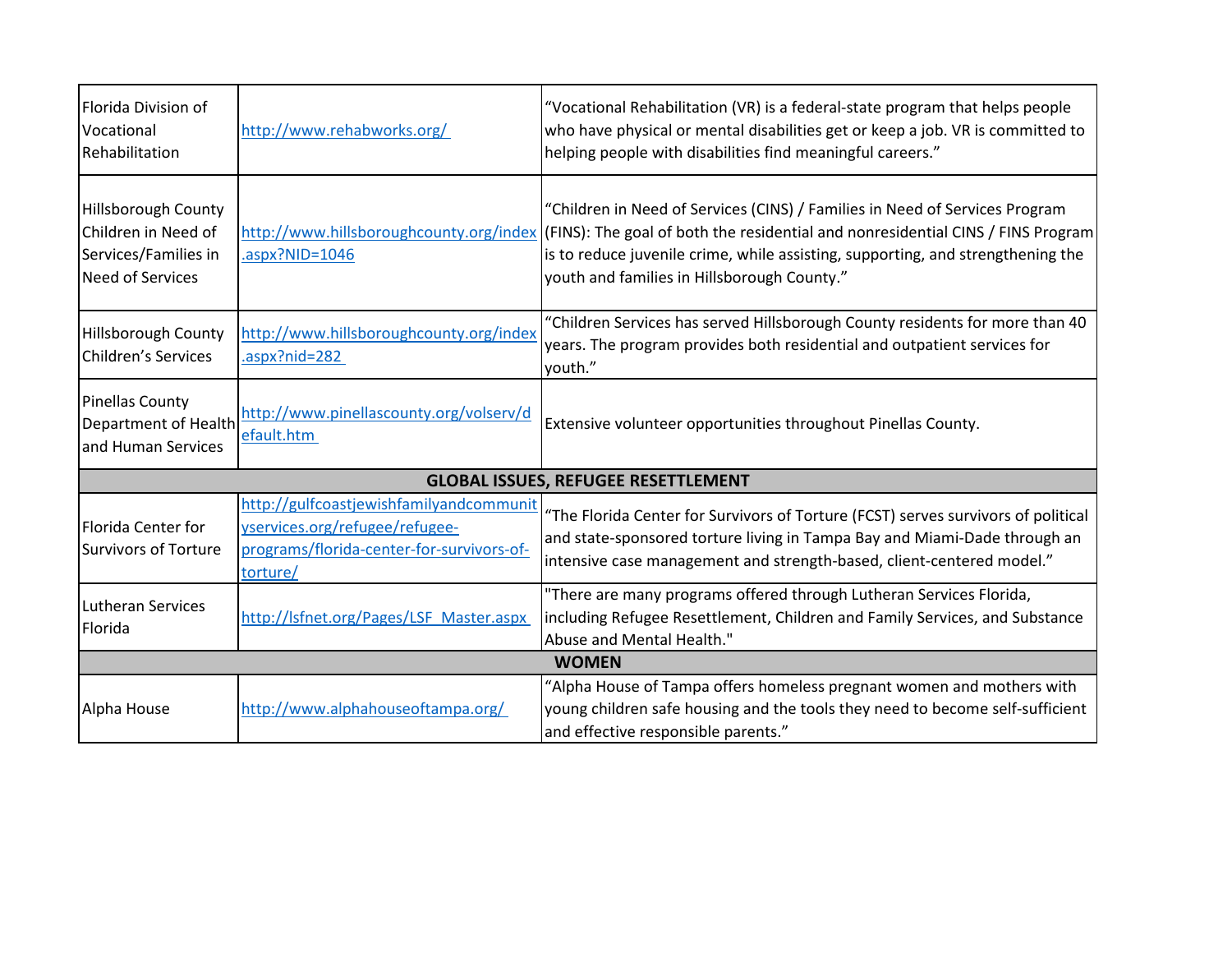| <b>Centre for Women</b>                       | http://www.thecentre.org/                              | "Mission: The Helen Gordon Centre for Women is a nonprofit organization<br>offering a diverse array of programs to help women in the Tampa Bay region<br>to succeed both personally and professionally. Our programs and services<br>encourage, educate and empower women. Program and services: The<br>Women's Business Centre, Employment Services, Counseling and Wellness,<br>The Centre for Girls, Construction Services, and Outpatient Substance Abuse<br>Treatment."         |
|-----------------------------------------------|--------------------------------------------------------|--------------------------------------------------------------------------------------------------------------------------------------------------------------------------------------------------------------------------------------------------------------------------------------------------------------------------------------------------------------------------------------------------------------------------------------------------------------------------------------|
| <b>Women's Resource</b><br>Center of Tampa    | http://www.wrctampa.org/                               | "The Women's Resource Center of Tampa provides individualized services to<br>families, single parents, individuals, elderly, disabled, veterans and the<br>homeless."                                                                                                                                                                                                                                                                                                                |
|                                               |                                                        | <b>DOMESTIC VIOLENCE</b>                                                                                                                                                                                                                                                                                                                                                                                                                                                             |
| <b>Community Action</b><br><b>Stops Abuse</b> | http://www.casa-stpete.org/                            | "We provide a safe refuge, crisis intervention, advocacy, prevention,<br>professional training, outreach, and community education to end domestic<br>violence and bring hope, independence and peace to families in southern<br>Pinellas county."                                                                                                                                                                                                                                    |
| Dawn Center of<br><b>Hernando County</b>      | http://www.thedawncenter.com/                          | "The Shelter is open 24 hours a day and seven days a week for women and<br>children that are victims of physical, mental or sexual abuse. Services include<br>shelter, information/referral, hot line, intervention, support groups, court<br>advocacy, service management and community education."                                                                                                                                                                                 |
|                                               | Hope Family Services http://www.hopefamilyservice.org/ | "HOPE Family Services is a not-for-profit organization based in Bradenton,<br>Florida (Manatee County), providing services to survivors of domestic<br>violence. Services include: 24 hour helpline, emergency safe shelter, advocacy<br>programs, counseling, children's programs, and prevention programs."                                                                                                                                                                        |
| Mary and Martha<br>House                      | http://marymarthahouse.org/                            | "Our target populations are women and children who are temporarily<br>homeless due to a crisis situation such as domestic violence, eviction, sudden<br>reduction in income, or job loss. Most of this population is experiencing<br>homelessness for the first timeMary & Martha House offers a safe<br>environment where abused and homeless women and their children in<br>Hillsborough County can regroup and begin their journey toward personal and<br>economic independence." |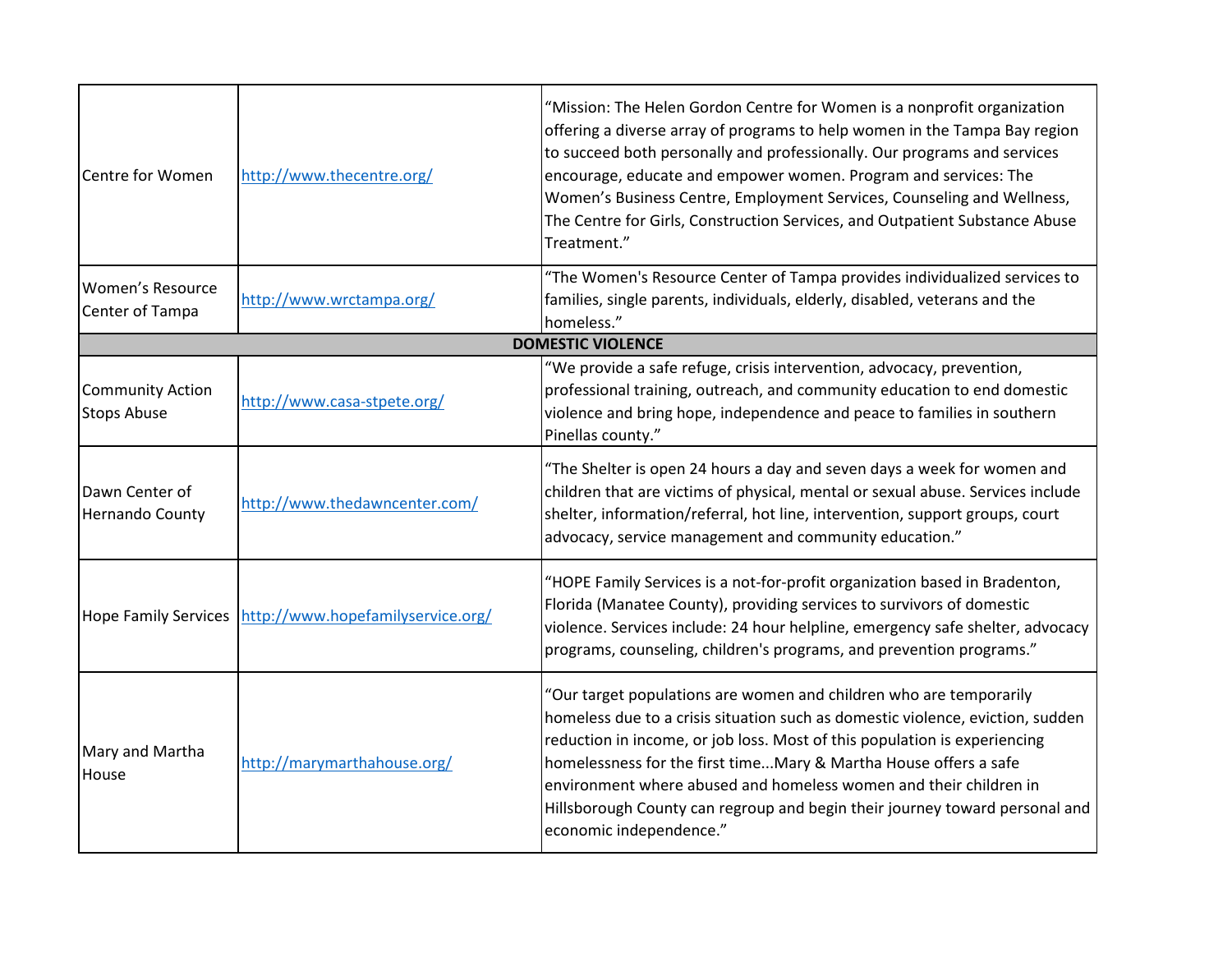| <b>RCS</b>                                        | http://www.rcspinellas.org/                                                                                   | "RCS has provided help and hope to people in need for almost 50 years. RCS<br>helps individuals and families facing hunger, homelessness, and domestic<br>violence."                                                                                                                                                                                                                                                                                                                      |
|---------------------------------------------------|---------------------------------------------------------------------------------------------------------------|-------------------------------------------------------------------------------------------------------------------------------------------------------------------------------------------------------------------------------------------------------------------------------------------------------------------------------------------------------------------------------------------------------------------------------------------------------------------------------------------|
| Safe Place and Rape<br><b>Crisis Center</b>       | http://www.sparcc.net/                                                                                        | "Safe Place and Rape Crisis Center, Inc. (SPARCC) is the only state-certified<br>center for domestic violence and sexual assault services for Sarasota and<br>DeSoto Counties. All of SPARCC's services are free and confidentialSPARCC<br>serves its clients through an Outreach Center in downtown Sarasota, satellite<br>offices in Venice, North Port and DeSoto Counties, a shelter operating 365<br>days a year, a 24 hour crisis hotline, hospitals and at the local courthouses." |
| The Spring                                        | http://www.thespring.org/                                                                                     | "The Spring is the Department of Children and Families (DCF) certified<br>Domestic Violence Center for Hillsborough CountyThe Spring's programs and<br>services help victims of domestic violence rebuild their lives and raise<br>awareness to prevent domestic violence from occurring."                                                                                                                                                                                                |
| Sunrise Domestic and<br>Sexual Violence<br>Center | www.sunrisepasco.org                                                                                          | The Vision of Sunrise Pasco County is to "lead our community in creating an<br>environment in which domestic and sexual violence does not exist."                                                                                                                                                                                                                                                                                                                                         |
|                                                   |                                                                                                               | <b>FORENSIC, LEGAL ISSUES</b>                                                                                                                                                                                                                                                                                                                                                                                                                                                             |
| Bay Area Youth<br><b>Services</b>                 | http://baysflorida.org/                                                                                       | "Over the years, BAYS has provided a variety of delinquency prevention,<br>diversion, and intervention services, with our strength and expertise mainly<br>demonstrated in serving juvenile justice populations with various case<br>management models." Current programs include the Juvenile Diverstion<br>Alternative Program, the Teen Outreach Program, and the Substance Abuse<br>Prevention Program.                                                                               |
|                                                   | http://www.eckerd.org/programs-<br>Eckerd Project Bridge   services/transitional-services/project-<br>bridge/ | "Project Bridge provides transitional services to boys and girls ages 11-21<br>reintegrating back to their home communities from juvenile justice residential<br>commitment programs. Through an innovative collaboration of organizations,<br>Project Bridge provides educational, mentoring, vocational and transportation<br>services to help these youth achieve stable and successful lives and avoid re-<br>entry into the criminal justice system."                                |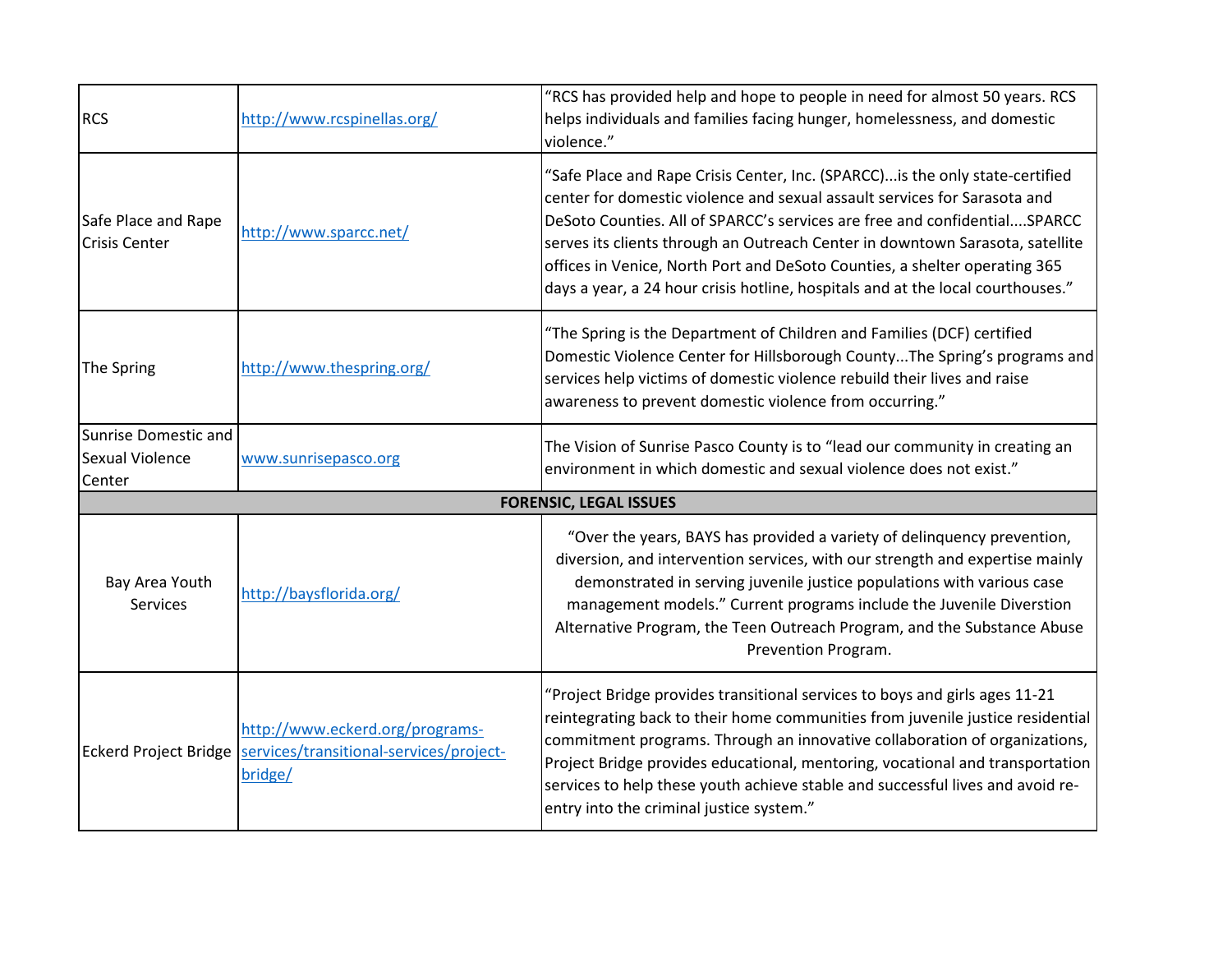| <b>Hillsborough County</b><br>Sheriff's Office                    | http://www.hcso.tampa.fl.us/                 | Consider positions such as Child Protection Investigator or Victim's Advocate                                                                                                                                                                                                                                                                                                    |  |  |
|-------------------------------------------------------------------|----------------------------------------------|----------------------------------------------------------------------------------------------------------------------------------------------------------------------------------------------------------------------------------------------------------------------------------------------------------------------------------------------------------------------------------|--|--|
|                                                                   | PACE Center for Girls http://pacecenter.org/ | "PACE began as a community response to the realization that girls involved<br>with the justice system were either being placed in programs designed for<br>boys or placed further into the system for their own protectionPACE is now<br>recognized as a national model for reducing recidivism and improving school<br>success, employment and self-sufficiency amongst girls." |  |  |
| Pasco County<br>Sheriff's Office                                  | http://pascosheriff.com/                     | Consider positions such as Child Protection Investigator or Victim's Advocate.                                                                                                                                                                                                                                                                                                   |  |  |
| Pinellas County<br>Sheriff's Office                               | http://pcsoweb.com/                          | Consider positions such as Child Protection Investigator or Victim's Advocate.                                                                                                                                                                                                                                                                                                   |  |  |
|                                                                   |                                              | <b>VETERANS' SERVICES</b>                                                                                                                                                                                                                                                                                                                                                        |  |  |
| Bay Pines Veteran's<br>Administration<br><b>Healthcare System</b> | http://www.baypines.va.gov/                  | "Veteran's Health Administration (VHA) continues to meet Veterans' changing<br>medical, surgical and quality-of-life needs. New programs provide treatment<br>for traumatic brain injuries, post-traumatic stress, suicide prevention, women<br>Veterans and more."                                                                                                              |  |  |
| James Haley Tampa<br>Veteran's<br>Administration<br>Hospital      | http://www.tampa.va.gov/                     | "Veteran's Health Administration (VHA) continues to meet Veterans' changing<br>medical, surgical and quality-of-life needs. New programs provide treatment<br>for traumatic brain injuries, post-traumatic stress, suicide prevention, women<br>Veterans and more."                                                                                                              |  |  |
| <b>AGING AND GERONTOLOGY</b>                                      |                                              |                                                                                                                                                                                                                                                                                                                                                                                  |  |  |
| <b>Hillsborough County</b><br><b>Aging Services</b>               | http://www.hillsboroughcounty.org/aging      | Hillsborough County Aging Services offers a wide variety of "services designed<br>to enhance the lives of older adults age 50 and over."                                                                                                                                                                                                                                         |  |  |
| Menorah Manor                                                     | https://www.menorahmanor.org/                | "Our mission at Menorah Manor is to provide the best possible care in a<br>warm, homelike, Jewish environment." Services include skilled nursing,<br>assisted living, rehabilitation, adult day center, Alzheimer's care, geriatric<br>assessment, and hospice."                                                                                                                 |  |  |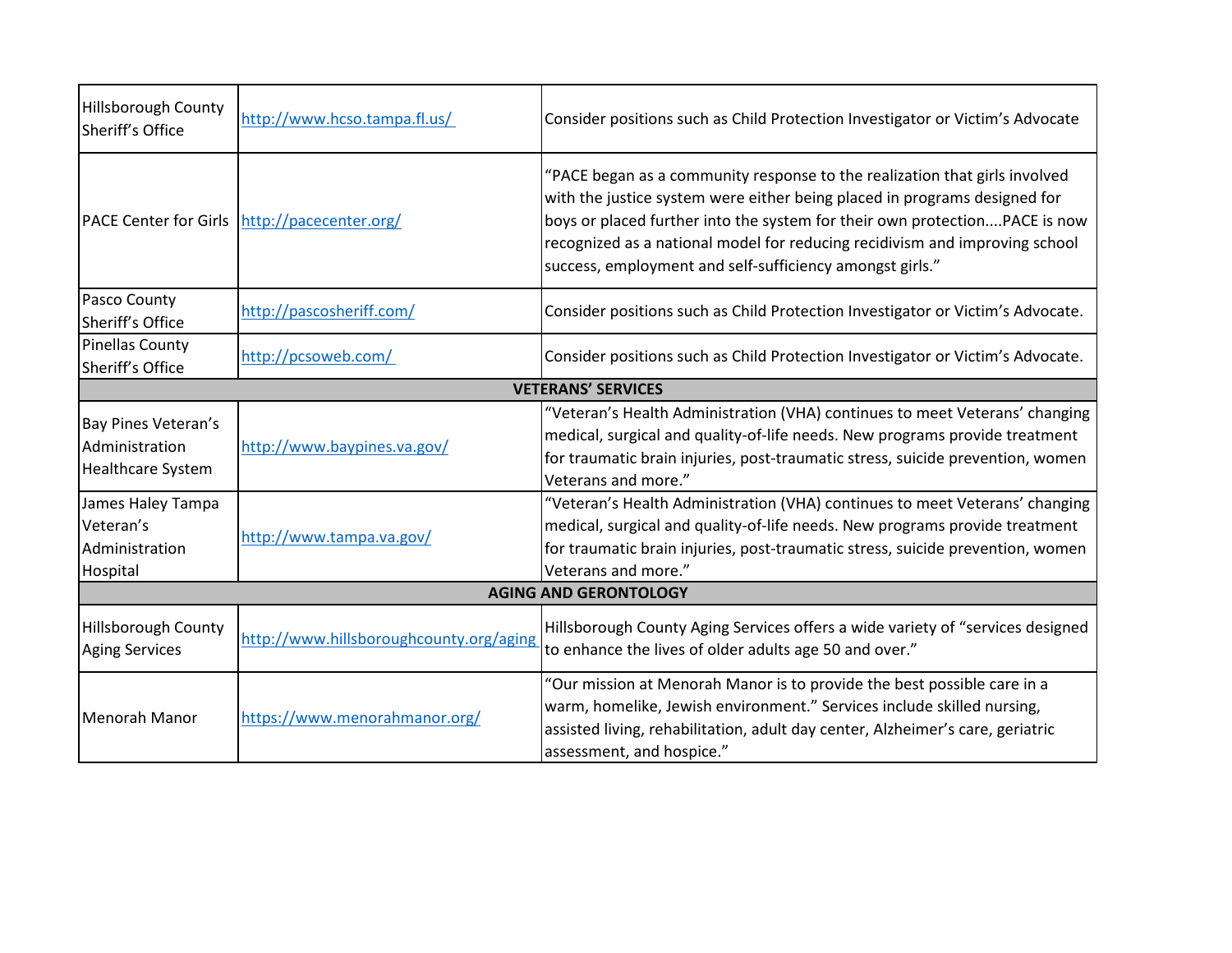| Neighborly Care<br><b>Network</b>                       | http://www.neighborly.org/                       | "Neighborly Care Network offers a wide range of services and programs to<br>assist seniors in Pinellas County to maintain their independence and quality of<br>life. These services include: Adult day services, home-delivered meals,<br>neighborly pharmacy, nutrition counseling, senior dining, and transportation."                                                                                                      |
|---------------------------------------------------------|--------------------------------------------------|-------------------------------------------------------------------------------------------------------------------------------------------------------------------------------------------------------------------------------------------------------------------------------------------------------------------------------------------------------------------------------------------------------------------------------|
| <b>USF Health Byrd</b><br>Alzheimer's Institute         | http://health.usf.edu/byrd/volunteerservi<br>ces | "USF Health Byrd Alzheimer's Institute is the largest freestanding facility<br>dedicated to caring for patients and families struggling with Alzheimer's<br>disease and other memory disorders."                                                                                                                                                                                                                              |
|                                                         |                                                  | <b>HOMELESSNESS AND SEVERE POVERTY</b>                                                                                                                                                                                                                                                                                                                                                                                        |
| Coalition for the<br><b>Homeless of Pasco</b><br>County | http://www.pascohomelesscoalition.org/           | "We are an organization of more than 40 services provider agencies that<br>collectively help to relieve the suffering of Pasco County's homeless families<br>and individuals. Our mission is to assist the homeless population and those at<br>risk of homelessness to gain self-sufficiency by providing advocacy and the<br>coordination of capacity building through partnerships within the<br>community."                |
| Daystar Life Center                                     | http://daystarlife.com/word/                     | "We provide the basic necessities of life on an emergency basis to our<br>neighbors in need in order to stabilize their lives, to prevent hunger and<br>hopelessness."                                                                                                                                                                                                                                                        |
| Metropolitan<br>Ministries                              | http://www.metromin.org/                         | "At Metropolitan Ministries, we serve poor and homeless families in<br>Hillsborough, Pinellas, Pasco and Polk counties with compassion, practical help<br>and a willingness to make a huge difference."                                                                                                                                                                                                                       |
| Pinellas Hope                                           | http://www.pinellashope.org/                     | "Pinellas Hope, a program of Catholic Charities, offers hope by helping those<br>in need and unites with others in servicePinellas Hope continues it's mission<br>on 20 acres of land to provide a safe living environment for homeless<br>individuals and support to become self sufficient." Services include homeless<br>shelters, food assistance, clothing assistance, adult education, and medical<br>respite services. |
| Pinellas Safe Harbor                                    | http://www.safeharborpinellas.org/               | "Pinellas Safe Harbor is an emergency homeless shelter and a jail diversion<br>program designed to be a safe haven for those currently homeless and who<br>require services to get back on their feet." The contact person for internship<br>opportunities is Gene Godwin: genegodwin@co.pinellas.fl.us                                                                                                                       |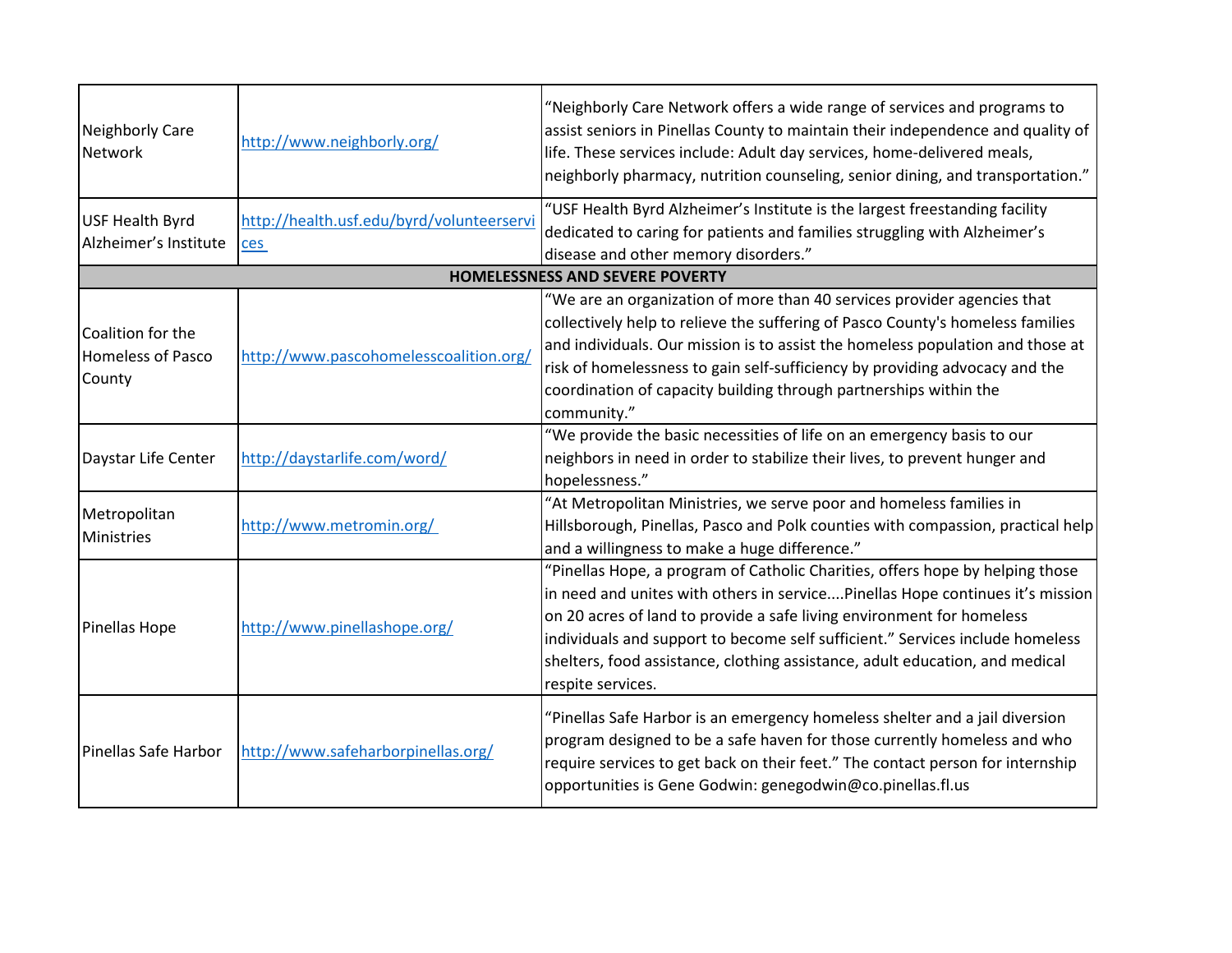| <b>Recovery Services of</b><br>Tampa Bay             | http://www.recoveryoftampabay.org/      | "We provide a Transitional/Supportive Housing, but in the event that<br>someone is unable to become completely independent and move on, they are<br>welcomed to stay in our Supportive Housing. Our current population consists<br>of: Single men and women, single women with child (up to 3 yrs old), youth<br>(18-24) aging out of foster care system, and persons with disabilities (physical<br>or mental)."                                                                                                                                                                                   |
|------------------------------------------------------|-----------------------------------------|-----------------------------------------------------------------------------------------------------------------------------------------------------------------------------------------------------------------------------------------------------------------------------------------------------------------------------------------------------------------------------------------------------------------------------------------------------------------------------------------------------------------------------------------------------------------------------------------------------|
| <b>Resurrection House</b>                            | http://www.floridaresurrectionhouse.com | "We are a community, faith-based, transitional housing and self-sufficiency<br>program for motivated families with minor children who are homeless or at<br>risk of being homeless."                                                                                                                                                                                                                                                                                                                                                                                                                |
| St. Petersburg Free<br>Clinic                        | http://www.stpetersburgfreeclinic.org/  | "St. Petersburg Free Clinic is a multi-service, independent, not-for-profit<br>human services agency providing our community neighbors assistance with<br>food, shelter and health care. We have been caring for the underserved facing<br>temporary emergency needs throughout Pinellas County since 1970."                                                                                                                                                                                                                                                                                        |
| Tampa Hillsborough<br><b>Homeless Initiative</b>     | http://thhi.org/                        | "Our purpose is to LEAD the Continuum of Care in COLLABORATION with<br>agencies in order to develop and provide INNOVATIVE solutions to reduce and<br>end homelessness in Tampa-Hillsborough CountyThis collaboration with a<br>wide range of partners (homeless service providers, government officials,<br>advocates, business and community leaders, and people who are homeless)<br>engages and mobilizes systems of care on a local, regional and national level<br>to develop effective prevention and intervention services for people who are<br>homeless or at risk of becoming homeless." |
|                                                      |                                         | <b>HIV/AIDS</b>                                                                                                                                                                                                                                                                                                                                                                                                                                                                                                                                                                                     |
| <b>Francis House</b>                                 | http://www.francishouse.org/            | "The Mission of Francis House is to provide HIV supportive services in a safe<br>environment designed to encourage and empower those affected to become<br>self-sufficient members of the community."                                                                                                                                                                                                                                                                                                                                                                                               |
| Metropolitan<br><b>Charities (Metro</b><br>Wellness) | http://www.metrotampabay.org/           | "With active community center locations throughout the Tampa Bay area, the<br>centers provide premier comprehensive HIV services and medical care, social<br>activities, classes, support groups, counseling, health and fitness programs,<br>youth programs, substance abuse programs, older adult programs, behavioral<br>health services and free HIV testing."                                                                                                                                                                                                                                  |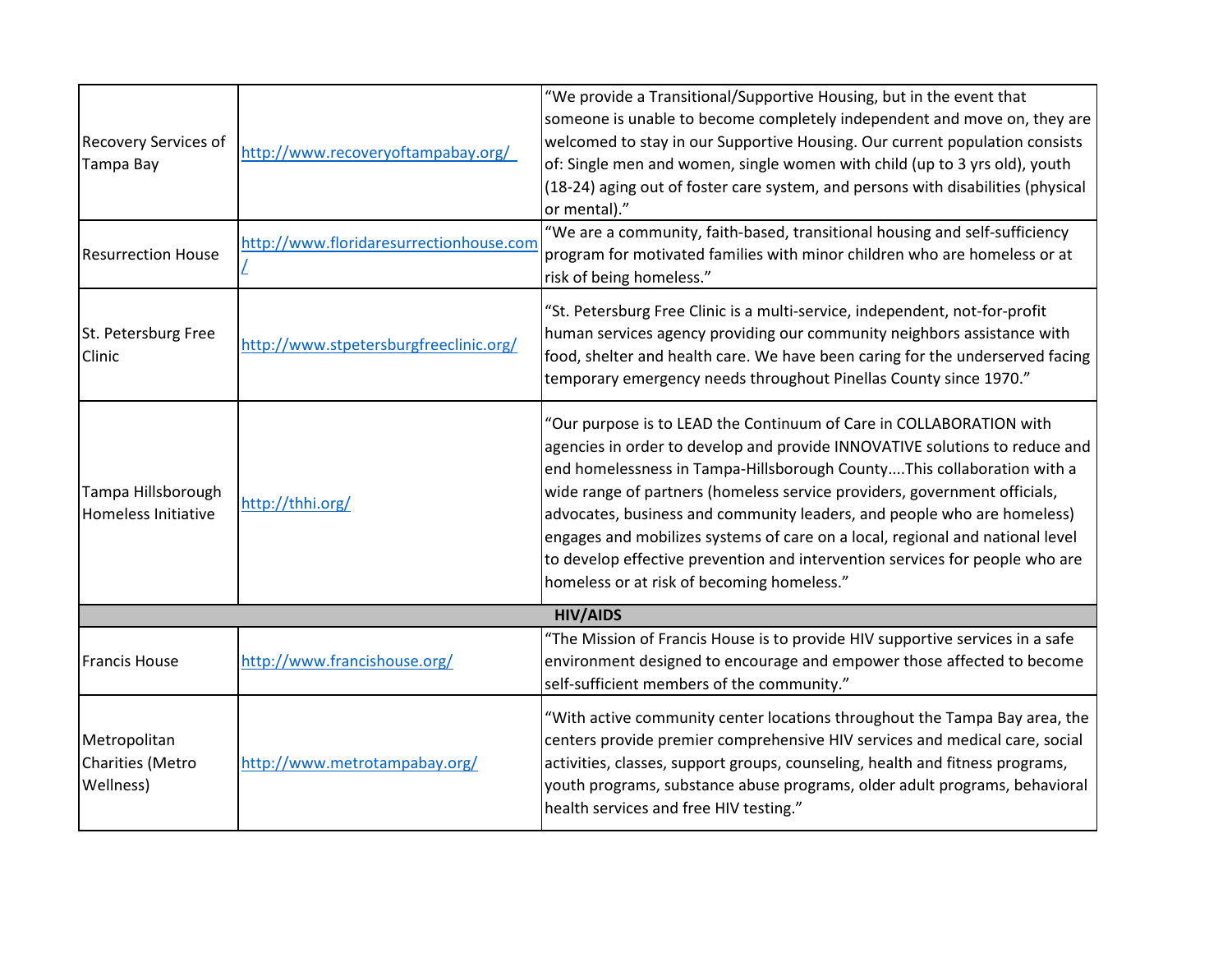| <b>MEDICAL</b>                                                |                                                             |                                                                                                                                                                                                                                                                                                                                                                                                                                                                                |  |
|---------------------------------------------------------------|-------------------------------------------------------------|--------------------------------------------------------------------------------------------------------------------------------------------------------------------------------------------------------------------------------------------------------------------------------------------------------------------------------------------------------------------------------------------------------------------------------------------------------------------------------|--|
|                                                               | All Children's Hospital http://www.allkids.org              | 'All Children's Hospital Johns Hopkins Medicine provides expert pediatric care<br>for infants, children and teens with some of the most challenging medical<br>problems in our community and around the world."                                                                                                                                                                                                                                                                |  |
| <b>Brandon Regional</b><br>Hospital                           | http://brandonhospital.com/                                 | Part of Hospital Corporation of America, behavioral health/mental health<br>services may include inpatient, partial hospitalization, and intensive<br>outpatient.                                                                                                                                                                                                                                                                                                              |  |
| Judeo Christian<br><b>Health Clinic</b>                       | http://www.judeochristianhealthclinic.org<br>/index.html    | "The Judeo Christian Health Clinic provides free, quality, timely and<br>compassionate health care to medically indigent residents of the Tampa Bay<br>area who have no other resources for their health care needs."                                                                                                                                                                                                                                                          |  |
| Tampa                                                         | Memorial Hospital of   http://www.memorialhospitaltampa.com | Part of Hospital Corporation of America, behavioral health/mental health<br>services may include inpatient, partial hospitalization, and intensive<br>outpatient.                                                                                                                                                                                                                                                                                                              |  |
| Moffitt Cancer Center<br>(located on USF<br>campus)           | https://moffitt.org/give-<br>back/support/volunteer         | "Mission: To contribute to the prevention and cure of cancer. Vision: To<br>transform cancer care through service, science and partnership."                                                                                                                                                                                                                                                                                                                                   |  |
| Shriner's Hospital for<br>Children (located on<br>USF campus) | rg/locations/tampa                                          | "Shriners Hospitals for Children - Tampa is changing lives every day through<br>http://www.shrinershospitalsforchildren.o innovative pediatric specialty care. The Tampa Shriners Hospital focuses on a<br>wide range of pediatric orthopaedic conditions, including rare diseases and<br>syndromes."                                                                                                                                                                          |  |
| St. Joseph's<br>Children's Hospital                           | https://www.baycare.org/sjch                                | "Our Mission: St. Joseph's Children's Hospital will improve the health of all we<br>serve through community-owned health care services that set the standard<br>for high quality, compassionate care." Services include pediatric cancer and<br>blood diseases, children's advocacy center, child life specialists, craniofacial<br>center, emergency trauma center, intensive care units, motion analysis center,<br>pediatric rehabilitation services, and scoliosis center. |  |
| <b>Tampa General</b><br>Hospital                              | http://tgh.org/                                             | "Tampa General is a private not-for-profit hospital and one of the most<br>comprehensive medical facilities in West Central Florida serving a dozen<br>counties with a population in excess of 4 million."                                                                                                                                                                                                                                                                     |  |